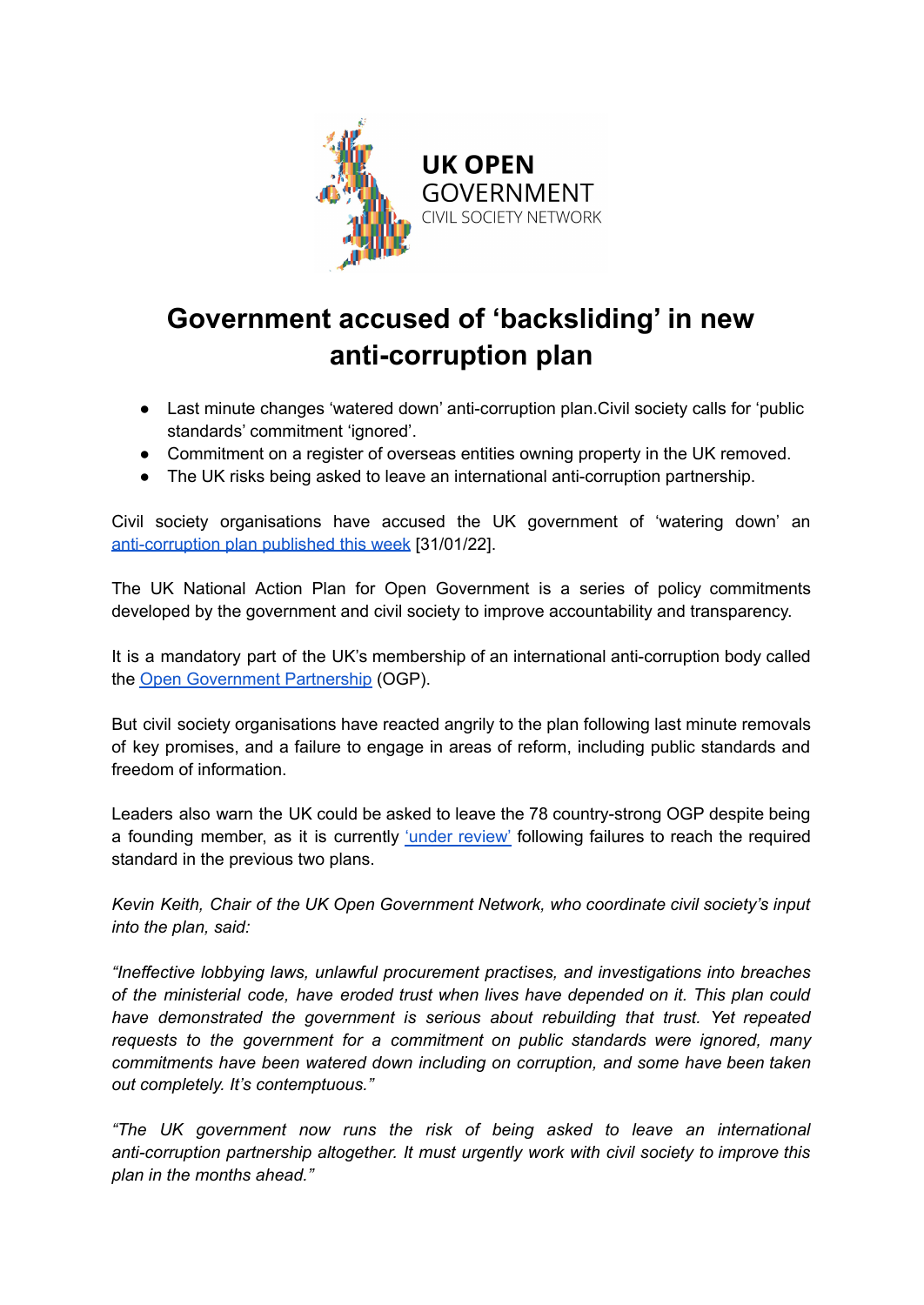The reaction follows the recent resignation of the Minister with [responsibility](https://www.bbc.co.uk/news/uk-politics-60117513) for open [government,](https://www.bbc.co.uk/news/uk-politics-60117513) Lord Agnew, due to the government's 'lamentable' record on covid fraud, warnings from the Chair of the Committee on Standards in Public Life that the UK [could](https://www.independent.co.uk/news/uk/politics/sleaze-lord-evans-standards-paterson-b1956603.html) become a 'corrupt country if we don't attend to ensuring that we maintain [standards,'](https://www.independent.co.uk/news/uk/politics/sleaze-lord-evans-standards-paterson-b1956603.html) and ongoing investigations into parties during lockdown.

Commitments in the plan include: how the [government](https://www.gov.uk/government/publications/uk-national-action-plan-for-open-government-2021-2023/uk-national-action-plan-for-open-government-2021-2023#commitment-1-open-contracting) spends money; improving public understanding of the justice [system](https://www.gov.uk/government/publications/uk-national-action-plan-for-open-government-2021-2023/uk-national-action-plan-for-open-government-2021-2023#commitment-2-open-justice) and [health](https://www.gov.uk/government/publications/uk-national-action-plan-for-open-government-2021-2023/uk-national-action-plan-for-open-government-2021-2023#commitment-4-health) data; how citizens can [challenge](https://www.gov.uk/government/publications/uk-national-action-plan-for-open-government-2021-2023/uk-national-action-plan-for-open-government-2021-2023#commitment-3-algorithmic-transparency-and-accountability) decisions made by [algorithms](https://www.gov.uk/government/publications/uk-national-action-plan-for-open-government-2021-2023/uk-national-action-plan-for-open-government-2021-2023#commitment-3-algorithmic-transparency-and-accountability); [anti-corruption](https://www.gov.uk/government/publications/uk-national-action-plan-for-open-government-2021-2023/uk-national-action-plan-for-open-government-2021-2023#commitment-5-anti-corruption-and-international-illicit-finance) and illicit finance; and ways to improve [transparency](https://www.gov.uk/government/publications/uk-national-action-plan-for-open-government-2021-2023/uk-national-action-plan-for-open-government-2021-2023#local-transparency) in the local [government](https://www.gov.uk/government/publications/uk-national-action-plan-for-open-government-2021-2023/uk-national-action-plan-for-open-government-2021-2023#local-transparency) sector.

But some of these commitments had limited civil society engagement despite it being a joint plan, and others were watered down unilaterally by the government just days before submission, including the removal of a commitment to a register of overseas entities owning property in the UK [see notes to editors].

At last year's Summit for [Democracy](https://www.gov.uk/government/speeches/pm-remarks-summit-for-democracy-9-december-2021) the Prime Minister declared he would ['bring](https://www.gov.uk/government/speeches/pm-remarks-summit-for-democracy-9-december-2021) more openness to the purchase of [properties](https://www.gov.uk/government/speeches/pm-remarks-summit-for-democracy-9-december-2021) in the UK by overseas entities,' and in the last week [26/01/22] the PM's own Anti-Corruption Tsar, John Penrose MP, said it was ['absolutely](https://www.theguardian.com/business/2022/jan/26/ministers-criticised-for-not-tackling-londons-reputation-as-money-laundering-hub) essential for the credibility of his country and of this [government'](https://www.theguardian.com/business/2022/jan/26/ministers-criticised-for-not-tackling-londons-reputation-as-money-laundering-hub) particularly at a time 'Russian [oligarchs](https://www.theguardian.com/business/2022/jan/26/ministers-criticised-for-not-tackling-londons-reputation-as-money-laundering-hub) [are] waiting to move money into this country.'

*Rachel Davies-Teka, Head of Advocacy at Transparency International UK, said,*

*"It's disappointing that, while the Plan commits the Government to enhance beneficial ownership transparency abroad, much-needed action to advance this at home is missing. If the UK is to have credibility overseas, it must get its own house in order."*

The government also failed to engage on commitments relating to Public Standards and Freedom of Information. This is despite an initial agreement with the then relevant Minister, Julia Lopez MP, and a [follow-up](https://docs.google.com/document/d/1_t2aFH7_62Yfl2mXbysybMxedrQt2S8XvxPHMIzW_hw/edit?usp=sharing) letter to the Minister, which received no response.

*Dr. Susan Hawley, Executive Director of Spotlight on Corruption and Co-Chair of the UK Anti Corruption Coalition, said:*

*"The UK desperately needs a significant upgrade to its framework for regulating standards in public office and how ministers behave. The government has yet to publish any response to its own review on this matter, the Boardman review, or to the Committee on Standards in Public Life recommendations. No timetable has been produced by the government to do so. It beggars belief that the government could be facing its worst integrity crisis in decades but is refusing to engage with civil society about how to implement basic reforms recommended by expert, independent bodies."*

Commitments stripped out of the plan altogether include: Official Development Assistance transparency, Diversity and Inclusion, Misinformation, Democracy, and Natural Resources and climate change.